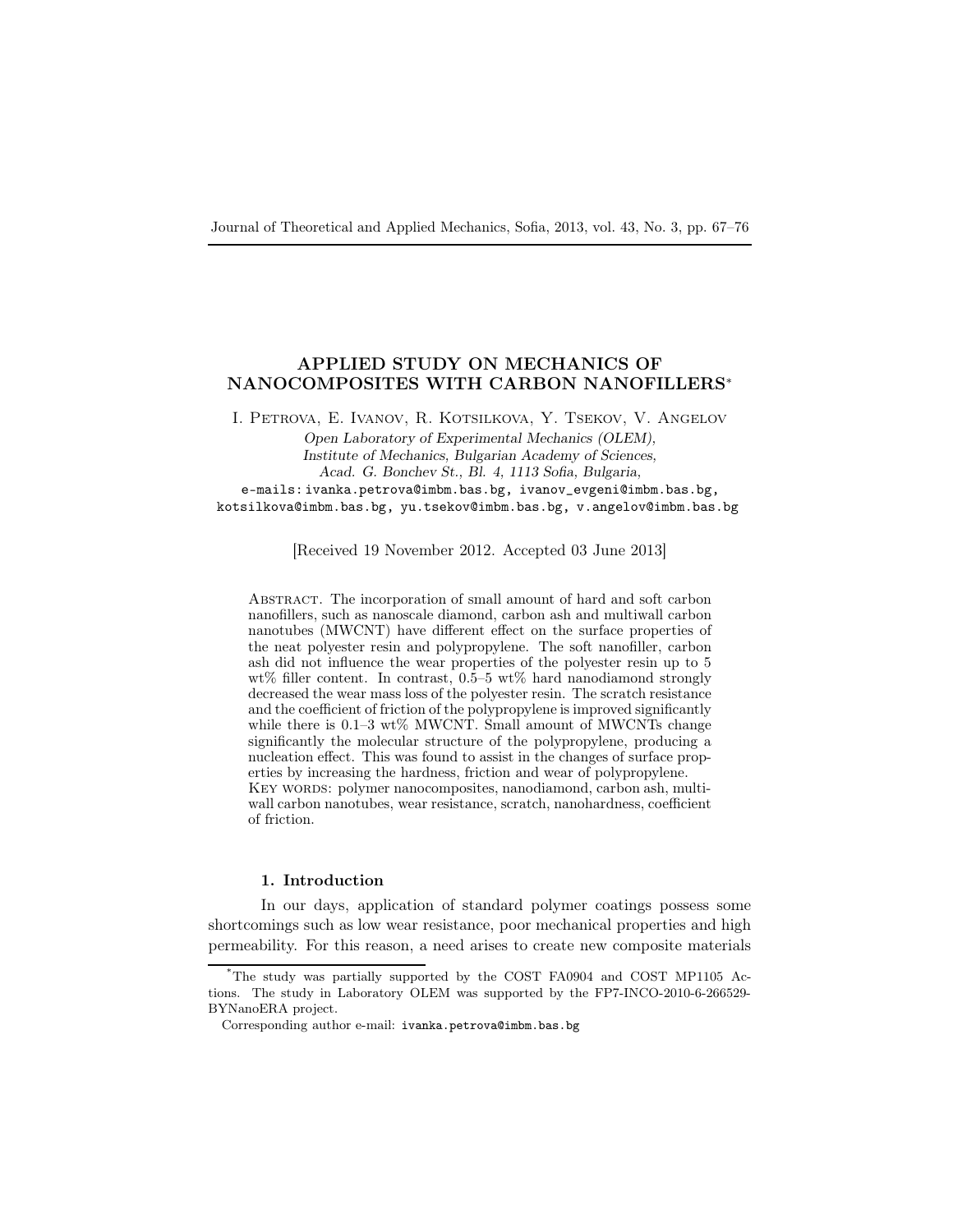based on polymeric matrix which included nano-sized fillers and due to their mechanical properties to balance the overall sustainability of the final composite material [1]. Several studies have shown that, wear resistance can be increased by the inclusion of solid particles in composite polymer [2]. Polymer-based composites coupled with rigid fillers like diamond and alumina have shown increase of the wear resistance which is strongly dependent on the hardness of the nanoparticles and the degree of dispersion [3].

The advantages of nano-reinforcement over traditional filling materials open new frontiers of polymer nanocomposites in an ever growing range of applications, including surface protection [1]. Recently, the nano-sized particles were found to enable coating surfaces to be more uniformly and completely abrasion resistant protected compared with conventional coating additives. Moreover, the incorporation of nanofillers in surface coatings can provide long-term abrasion resistance without significantly effecting optical clarity, colour, gloss, or physical properties [4].

Few studies have shown that the wear resistance can be increased in polymer composites by incorporation of hard particles, while at the same time the wear of the counterbody decreases and the sliding coefficient of friction decreases [5]. This type of tribological behaviour will have an impact in polymeric bearings and coatings. In order to design composites with the optimum properties and predict performance, several authors [6] discussed the limitations that must be overcome.

In general, the mechanisms contributing understanding to wear performance in filled polymers is poor. This required detailed studying of the role of the filler matrix interface and the effect of particle size, as well as developing appropriate models that consider the interface or size of the filler. The mechanism that lowers the coefficient of friction is unclear for non-lubricious nanoparticles. Moreover, nanoparticle filled polymers have not comprehensively explored for wear applications despite the strong evidence suggesting large improvement of the wear resistance.

The present paper is concentrated on improving of surface properties (hardness, wear resistance, scratch and friction) of bulk polymers and coatings by nano-reinforcement with nanodiamond, multiwall carbon nanotubes and carbon ash. The aim is to study the effect of hard and soft nanofiller on the reinforcement and the surface properties of two types of polymer matrices (a thermoset and a thermoplastic polymer).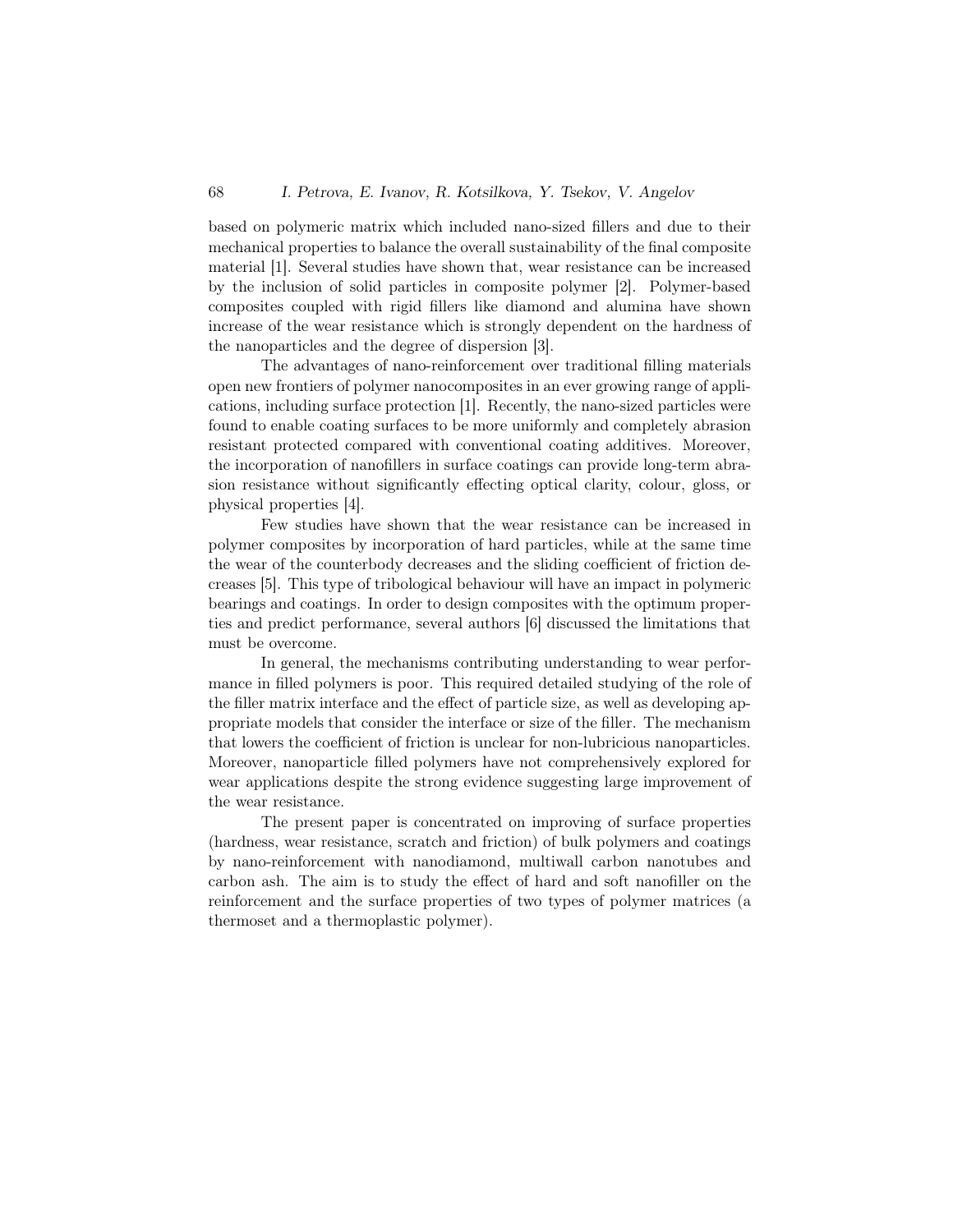#### 2. Materials and methods

A variety formulations of nanocomposites incorporating  $0.5-5$  vol $\%$  of nanodiamond in unsaturated polyester resins was used. Diamond nanoparticles with size of  $d \sim 10$  nm, density  $\rho = 3.36$  g/cm<sup>3</sup> and specific surface area of 230 m<sup>2</sup>/g, as well as the carbon ash were supplied by the Space Research Institute at the Bulgarian Academy of Sciences. Carbon ash is a row mixture of graphite/diamond (67/33) with average particle size  $d = 3 \div 6$  nm, density  $\rho = 1.86$  g/cm<sup>3</sup> and specific surface  $S = 54$  m<sup>2</sup>/g, as produced by the shock wave technology, before purification. Nanocomposite preparation was discussed elsewhere [7].

A masterbatch of 20% multiwall carbon nanotubes (MWCNT) in polypropylene were commercially manufactured by initially dispersing intertwined agglomerates of nanotubes into the polymer and supplied by Hyperion. Typical outside diameter range of the tube is from 10 to 15 nanometers, the lengths between 1 and 10 microns, and their density is approximately 1.75  $g/cm^3$ . iPP homopolymer "Buplen" 6231 with density  $\rho = 0.901 \text{ g/cm}^3$  and melt flow index MFI (230/2.16) of 12.2  $g/10$  min, supplied by Lukoil Neftochim Co., Bulgaria, was used as the matrix polymer. The masterbatch was compounded with the iPP for producing of 0.1 to 3 wt% iPP/MWCNTs composites by direct melt mixing in a twin screw extruder according to few step processing. [8]

Nanoindentations were carried out using a Nanoindentation Tester (UNMT) with inline imaging by atomic force microscopy (AFM), produced by Bruker Co. The hardness and elastic modulus were calculated from the recorded load-displacement curves using Oliver and Pharr methods [9]. Mechanical properties are directly determined by indentation load and displacement measurements without the need to image the hardness impression. Load is measured as a function of penetration depth. The test is repeated to have statistical data. Each indentation is performed on a new location on the specimen.

Micromechanical investigations are made using Mechanical and Tribology Tester (UMT-2M) produced by the Center for Tribology (CETR), USA. For the scratch test-micro-cutting blade, composite diamond, tip radius 0.8 mm was used, for pin on plate test 416 stainless steel pin,  $6.35$  mm  $\times$  25.4 mm (dia. x length) was used and for ball on plate – 440-c stainless steel balls, dia. 6.35 mm correspond. Thus, the coefficient of friction was determined in the bulk volume and on the surfaces, respectively. At least two measurements [10] were made for each composition.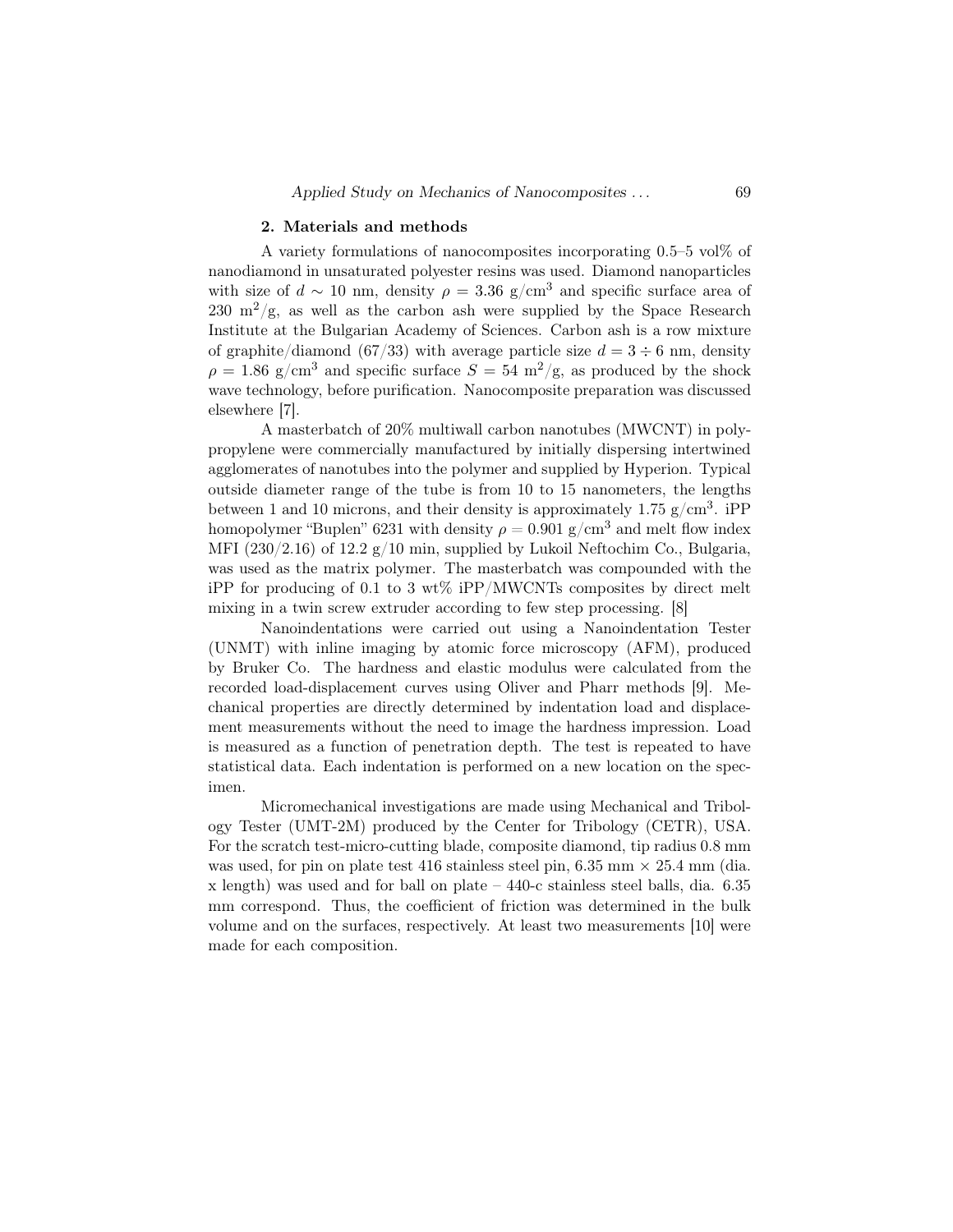#### 70 I. Petrova, E. Ivanov, R. Kotsilkova, Y. Tsekov, V. Angelov

#### 3. Results and discussion

#### 3.1. Wear Resistance of Thermoset Nanocomposites

A significant improvement of the wear resistance was found for nanocomposites, which is strongly dependent on the hardness of the nanoparticles and the degree of dispersivity [11, 12]. Figure 1 compares the concentration dependence of the relative weight loss decrease,  $(\text{Vo-V})/\text{Vo}$ , during the wear of the cross-linked hybrids, which represents the wear resistance improvement. Herewith, Vo is the weight loss during the wear of the neat resin and V is the weight loss for the nanocomposite.



Fig. 1. Relative weight loss Decrease (Vo-V)/Vo  $(\%)$  vs. volume concentration of diamond (full circles) and graphite/diamond (empty circles) in a polyester resin

Laboratory experiments demonstrate that nanoparticles of diamond incorporated into the polyester resin formulations exhibit very high improvement of the wear resistance. At a relatively low volume fraction  $(0.5-5\%)$ , the diamond nanofiller improves the wear resistance of the matrix polyester resin (Fig. 1) with more than 11–35%. Wear resistance increases rapidly at very low filler content and then, its values tend to a plateau above  $4 \text{ wt}\%$ , which is associated with the mechanical percolation. In contrast, graphite/diamond ash (carbon black), as a soft filler, has no effect on the wear properties of the polymer.

The strong improvement of the wear resistance of diamond-containing nanocomposites may be assigned to the specific physical properties of diamond – extreme hardness and good thermal conductivity, which enhances both hardness and thermal conductivity of the resin. Most of the conventional composites containing micron size fillers possess low thermal conductivity and high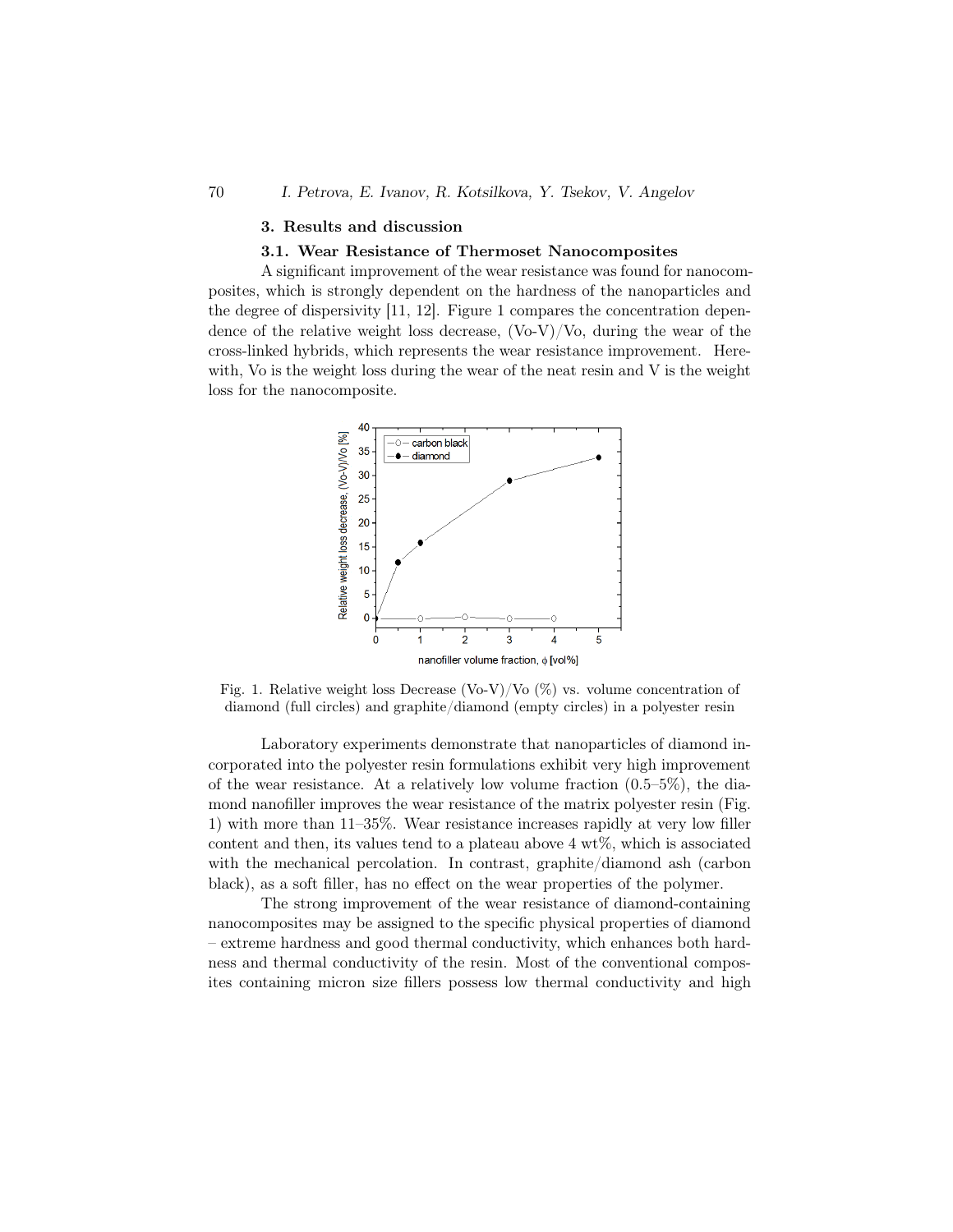hardness, which produces very high surface friction temperature. While the nanoscale diamond-containing hybrids showed good tribological characteristics, based on the high hardness and high thermal conductivity, leading to a decrease of the surface friction temperature [12–14].

# 3.2. Relation between Nanohardness, Scratch and Friction in iPP/MWCNT nanocomposites

Nanomechanical properties are studied by instrumented nanoindentation. Representative load–displacement curves for the pristine iPP and MW-CNT/iPP composites, obtained from the nanoindentation tests at loading of 5 mN, are shown in Fig. 2 (a) and (b).



Fig. 2. Representative load–displacement curves from nanoindentation tests of (a) pristine iPP and (b) 1 wt% MWCNT/iPP loaded at 5 mN

The addition of a small amount of 0.1% MWCNT displaced the curves to lower penetration depths, i.e., the material had higher resistance to penetration. By adding  $0.5-1$  wt% of MWCNT, the behaviour was very similar to that of the  $0.1\%$  MWCNT/iPP composite, while the sample containing 3 wt% of nanotubes was the one that opposed the highest resistance to the penetration (not shown in the figure). This evolution evidences that increasing the reinforcement rate above  $0.1 \text{ wt\%}$  MWCNT filling has a hardening effect in the nanocomposites tested [15].

From the load–displacement curves, the average values of the hardness were calculated by Oliver-Pharr method [9]. Figure 3 presents the hardness vs. the nanotube filling. Interestingly, nano-hardness is much higher than those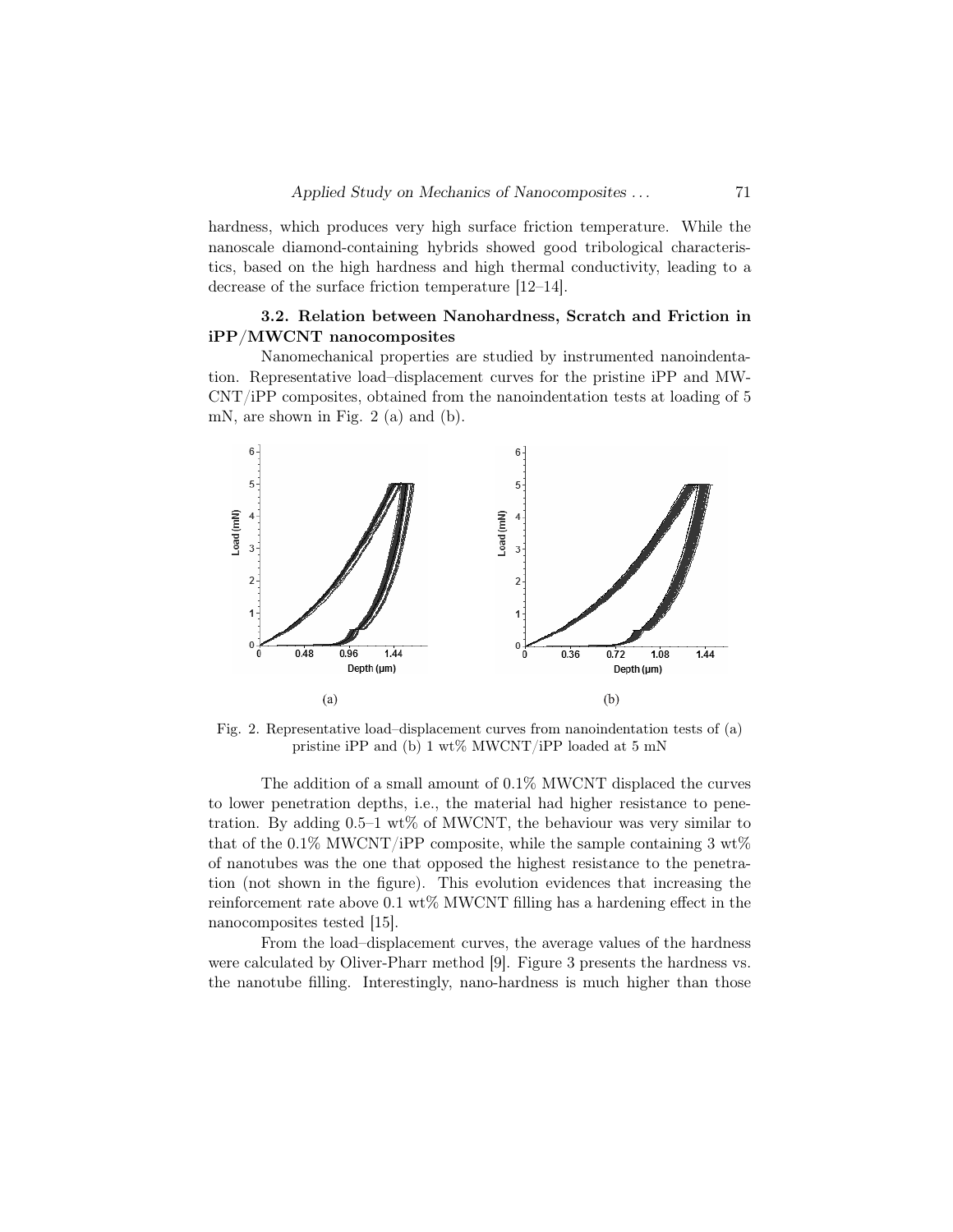

Fig. 3. Average values of hardness from nanoindentation tests of  $MWCNT/iPP$ composites at maximum load of 5 mN

of the neat polymer in the case of a very low addition of 0.1 wt% MWCNT. At nanofiller content between 0.5 wt%–1 wt%, the values of the modulus and hardness show a tendency to a plateau, while they increase strongly around and above 2 wt% filler content which is associated with mechanical percolation [15].

Results from Figs 1 and 3, show, that obviously the mechanical percolation of polypropylene containing MWCNTs appears at much lower nanotube content  $(2 \text{ wt}\%)$ , if compared with the polyester/diamond nanocomposites  $(4 \text{ wt}\%)$ vol%).

Typical surface scratch profiles are shown in Fig. 4, which presents the



Fig. 4. Carriage displacements (Z) vs. time for the iPP and nanocomposites by varying the nanotube content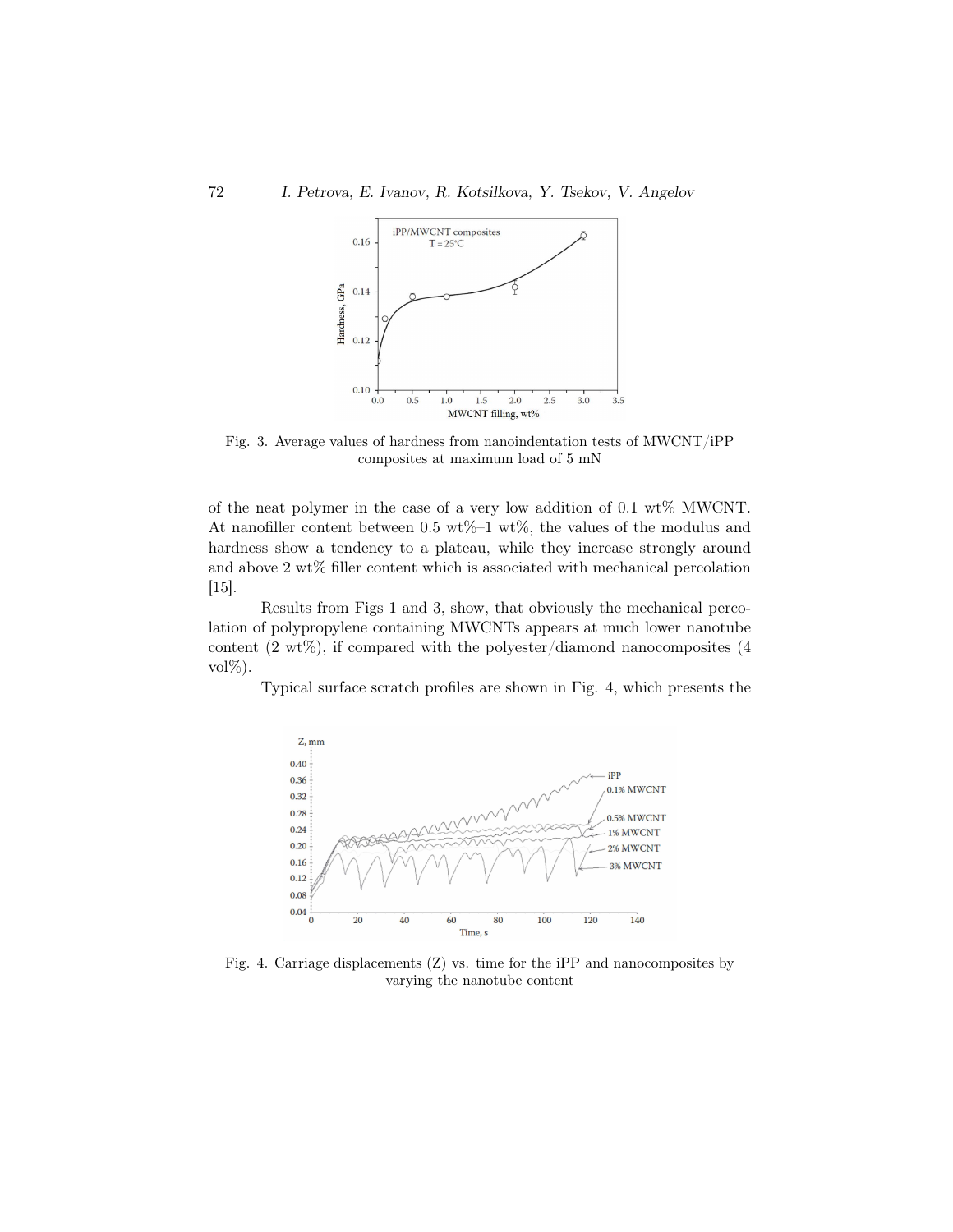depth (displacement)/time curves of iPP and nanocomposites by varying the nanotube content. The increase of the nanotube content from  $0.1 \text{ wt\%}$  to 3  $wt\%$  shifts the displacement/time curves to lower values, as well as a tendency to a plateau is observed. Extensive debris and cracking are observed at the bottom of the scratches, and this is mostly evident at high nanotube content of 3 wt%.



Fig. 5. Surface profiles of the friction coefficient at scratch of iPP and nanocomposites by varying the MWCNT content

Figure 5 shows the variation of the coefficient of friction with the time of lateral displacement of the micro-cutting blade during the scratch test at a constant force of 2 N. Here, the value of the coefficient of friction is defined as the ratio of the lateral force to the normal force. The coefficient of friction depends on several factors including the surface roughness and material properties of the sample. Since the initial part of the data is influenced by surface morphology, the average was calculated using the data from the plateau region of the curves. This value is a measure of the resistance to wear rather than just being a friction parameter. A harder material would impose more resistance to scratch and consequently the blade will experience a larger lateral force.

The computed scratch depth is the average of at least three measurements along the scratch, and the results are shown in Fig. 6 (a). As it can be seen from the plot, the unfilled iPP samples have a relatively deep scratch depth at a time of 120 s. The scratch depths of the MWCNT/PP nanocomposites are significantly lower than those in pristine iPP. A very low nanotube content of  $0.1 \text{ wt\%}$  results in a sharp decrease of the scratch depth, while further increase of the MWCNT content, from  $0.1\%$  to 3 wt%, results in a linear decrease of this characteristic. [15]

Figure 6 (b) plots the coefficient of friction at scratch vs. carbon nan-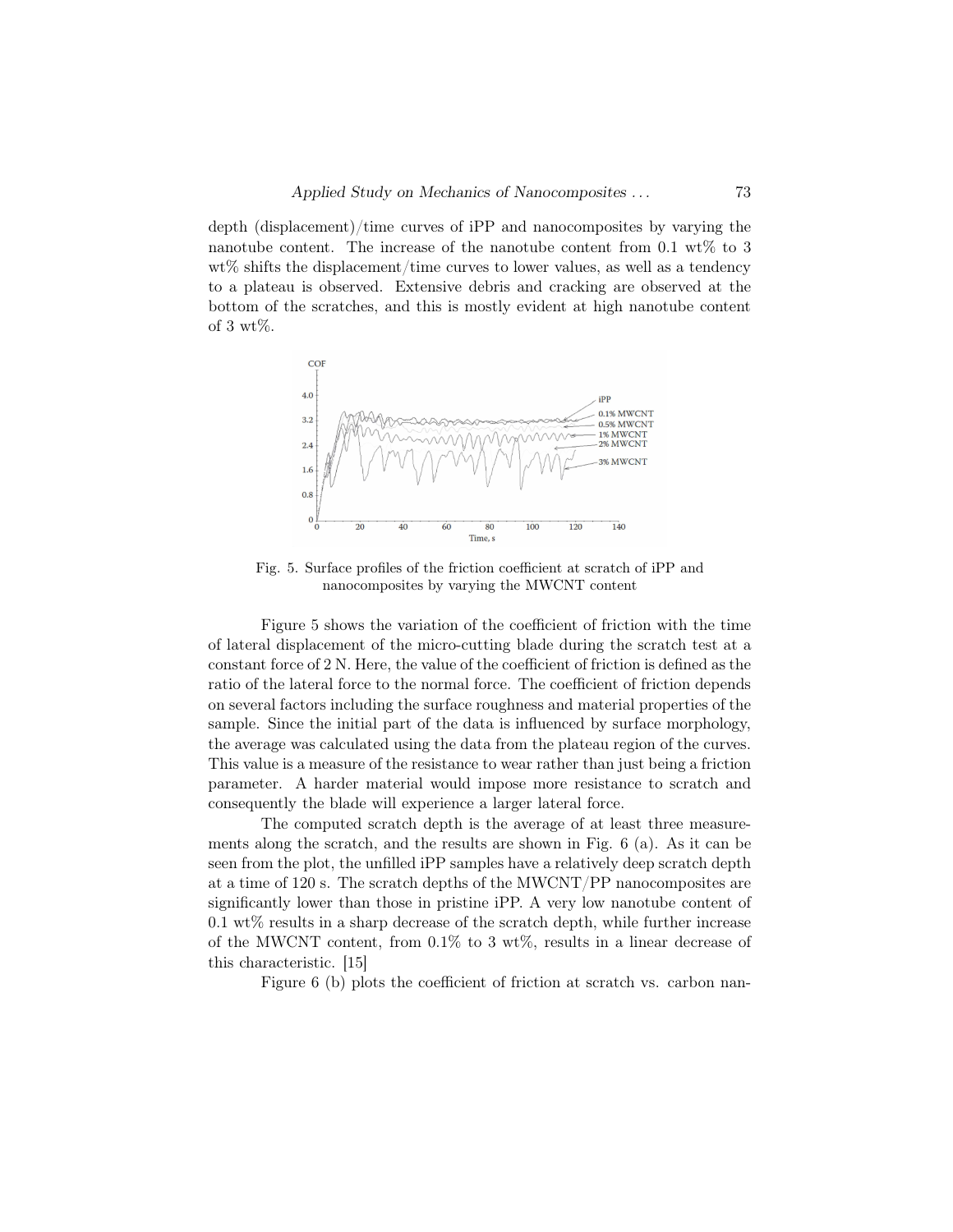

Fig. 6. The results of (a) Scratch depth of 2 N load scratch vs. the MWCNT content; and (b) Coefficient of friction at scratch vs. carbon nanotube content

otube content. It is seen that the addition of smaller amounts of MWCNTs can improve the friction-reduction of polypropylene. Thus, the coefficient of friction decreases about 40% for the 3 wt% MWCNT-reinforced composites, as compared to the neat iPP.

# 3.3. Relation between Hardness, Scratch and Friction of MW-CNT/iPP Nanocomposites as a function of MWCNT

The correlation between the relative changes  $(\%)$  of the three characteristics: hardness, scratch depth and friction coefficient is shown in Fig. 7.

The increasing of hardness correlates well with the decreasing of scratch



Fig. 7. The correlation between the relative changes  $(\%)$  of the characteristics (increase of hardness, decrease of scratch depth and decrease of friction coefficient) vs. nanotube content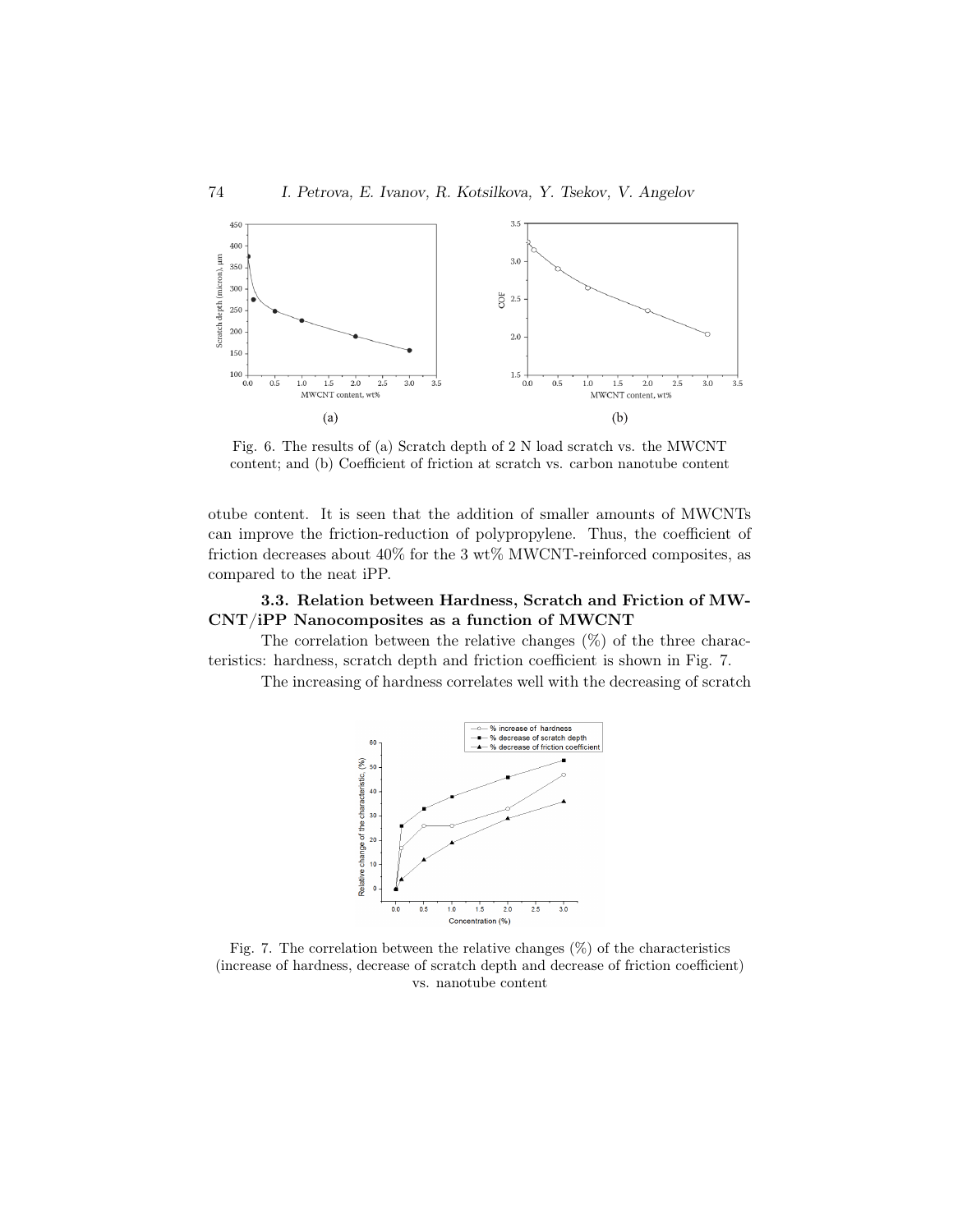dept, as seen by the shape of both curves. This effect is very strong at low nanotube content and the improvements are relatively smooth at higher concentrations. Thus, at nanotube content of 0.5 wt%, the sharp  $\sim 26\%$  increase of the hardness correspond to the ∼33% decrease of the scratch depth. The 3 wt% MWCNT content produces significant improvement (47, 53 and 36%, respectively) of the three characteristics (hardness, scratch and friction coefficient) if compared to those of the neat iPP. The friction coefficient is strongly and smoothly improved by increasing the nanotube content.

Therefore, it can be concluded that the MWCNTs are ideal nanofiller for the polypropylene in respect to tribology, producing strong improvement of all surface properties, hardness, scratch and friction.

#### Conclusions

The addition of a small amount of nanofiller diamond  $(0.5-5\%)$  as a nanofiller in polyester matrix leads to improving by more than 35% wear resistance of the polyester resin. The addition of hard nanofiller, such as diamond, contributes to a significant enhancement of the hardness of polyester resin nanocomposites. On the other hand, polyester matrix containing soft nanofiller – graphite/diamond ash (carbon black), has no an impact on the wear properties of the polyester resin.

MWCNT/ iPP composites containing low nanotube rate of 0.1  $\text{wt}\%$ results in a sharp decrease of the scratch depth, while further increase of the MWCNT content, from  $0.1\%$  to 3 wt%, results in a linear decrease of this characteristic. The friction coefficient is strongly improved by increasing the nanotube content. The 3 wt% MWCNT content produces significant improvement (47, 53 and 36%, respectively) of the three characteristics (hardness, scratch and friction coefficient) if compared to those of the neat iPP. The mechanical percolation of polypropylene containing MWCNTs appears at much lower nanotube content  $(2 \text{ wt}\%)$  compare with the polyester/diamond nanocomposites  $(4 \text{ vol}\%)$ .

## **REFERENCES**

- [1] Bhimaraj, P., D. L. Burris, J. Action, W. G. Sawyer, C. G. Toney, R. W. Siegel, L. S. Schadler. Effect of Matrix Morphology on the Wear and Friction Behaviour of Alumina Nanoparticle/ poly (ethylene) Terephthalate Composites. Wear, 258 (2005), 1437–1443.
- [2] Fukushima, Y., S. Inagaki. Synthesis of an Intercalated Compound of Montmorillonite and 6-Polyamide. Journal Inclusion Phenomena, 5 (1987), 473–482.